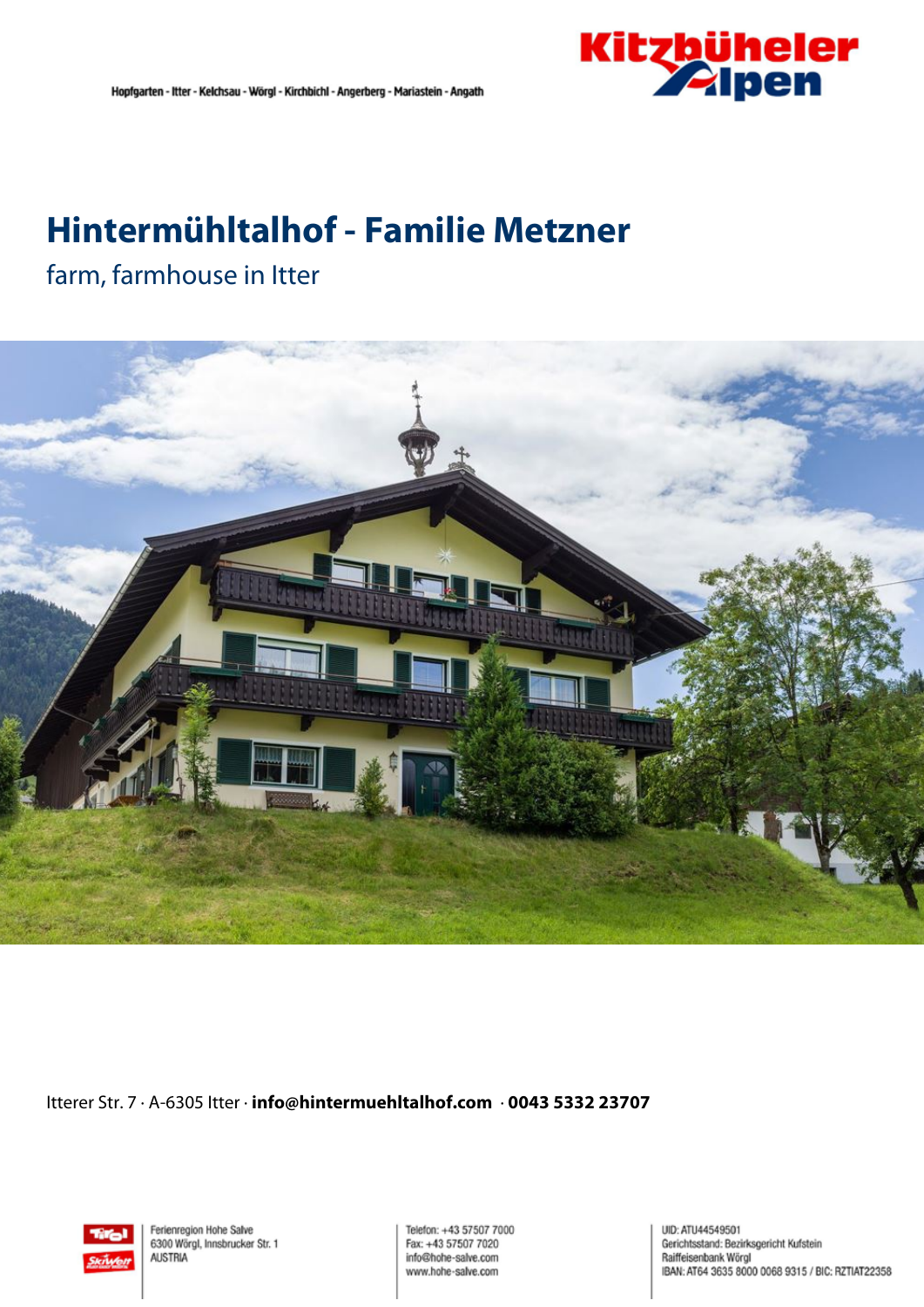

## **Hintermühltalhof - Familie Metzner** farm, farmhouse in Itter

Our farm is situated close to the training lifts in the valley - which are also your direct access to the skiing area "SkiWelt Wilder Kaiser-Brixental". The (ski) bus stop to the Salvista gondola lift is only <sup>a</sup> few steps from our house. In summer our farm is ideally situated for setting off on numerous hiking and cycling tours.



quiet location · private setting · right at the ski-bus/ hiking-bus/ bus stop



Ferienregion Hohe Salve 6300 Wörgl, Innsbrucker Str. 1 **AUSTRIA** 

Telefon: +43 57507 7000 Fax: +43 57507 7020 info@hohe-salve.com www.hohe-salve.com

UID: ATU44549501 Gerichtsstand: Bezirksgericht Kufstein Raiffeisenbank Wörol IBAN: AT64 3635 8000 0068 9315 / BIC: RZTIAT22358